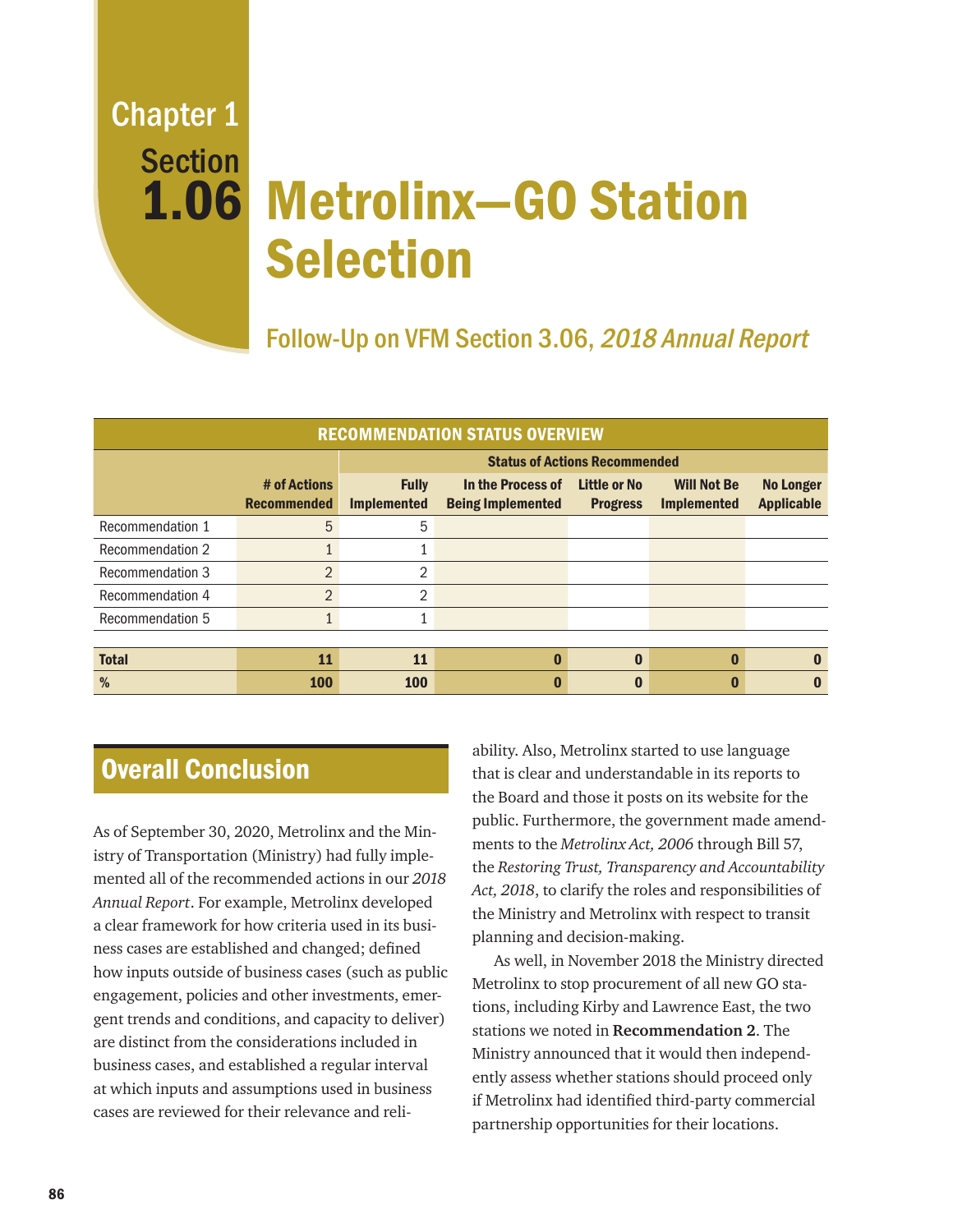The status of actions taken on each of our recommendations is described in this report.

### **Background**

On September 27, 2017, the Standing Committee on Public Accounts (Committee) passed a motion requesting that "the Auditor General conduct a value-for-money audit on the proposed Metrolinx GO stations at Kirby and Lawrence East."

We found that the Minister of Transportation (Minister) and the City of Toronto (City) had influenced Metrolinx's decision-making process leading up to the selection of the two stations. As a result, Metrolinx inappropriately changed its recommendations on Kirby and Lawrence East. It had originally concluded that the stations' costs and disadvantages significantly outweighed their benefits, but overrode that conclusion because the Minister and the City made it clear they wanted the stations. Metrolinx then recommended that its Board approve them. While the Board was aware that the Minister and City wanted the stations, it approved the stations based on the information Metrolinx staff had provided—that is, the latest analysis that supported the construction of the two stations.

The stations were two of 12 new GO stations that Metrolinx had recommended for construction in June 2016. The new stations became part of a provincial regional rail expansion initiative in the Greater Toronto and Hamilton area (GTHA).

The Committee's motion followed controversy around Kirby and Lawrence East highlighted by media reports between March and August 2017.

Our audit focused on the process that led to Metrolinx's decision to recommend construction of the stations.

The following were some of our specific findings:

• The Minister had not used the legislative channels available to him under the *Metrolinx Act, 2006* (Act) to direct the agency's regional transportation planning work; instead, he and

the City influenced Metrolinx to override its own planning process. Under the Act, the Minister could give written directives to Metrolinx regarding any matter under the Act. A written directive from the Minister to add Kirby and Lawrence East would have provided greater transparency and accountability by signalling clear ownership of the decision.

- Metrolinx's 2016 original business-case analyses of the Kirby and Lawrence East stations had noted that construction of both stations was expected to result in a net loss of GO ridership, a net increase in vehicle use (driving) in the GTHA and an overall decrease in fare revenue.
- Metrolinx's lack of a rigorous transit-planning process, weighing all costs and benefits against established criteria, had enabled Metrolinx to deviate from the recommendations of the original business-case analysis. Metrolinx removed Kirby and Lawrence East stations from the original list of "not recommended" stations and put them into a new category it created of "low" performing stations. It put the remaining "not recommended" stations into another new category it created of "very low" performing stations. These new categories were used in Metrolinx's June 28, 2016, report to the Board, which recommended building all but the "very low" performing stations.
- In Metrolinx's updated February 2018 analysis, the expected benefits of the stations to the GTHA had increased. However, in its analysis, Metrolinx had used outdated information and had made best-case scenario assumptions about future changes to the GO rail system (for example, fare integration with transit agencies, express service and level boarding) that, to varying degrees, were not certain to be fully implemented as planned.

We made five recommendations, consisting of 11 action items, to address our audit findings.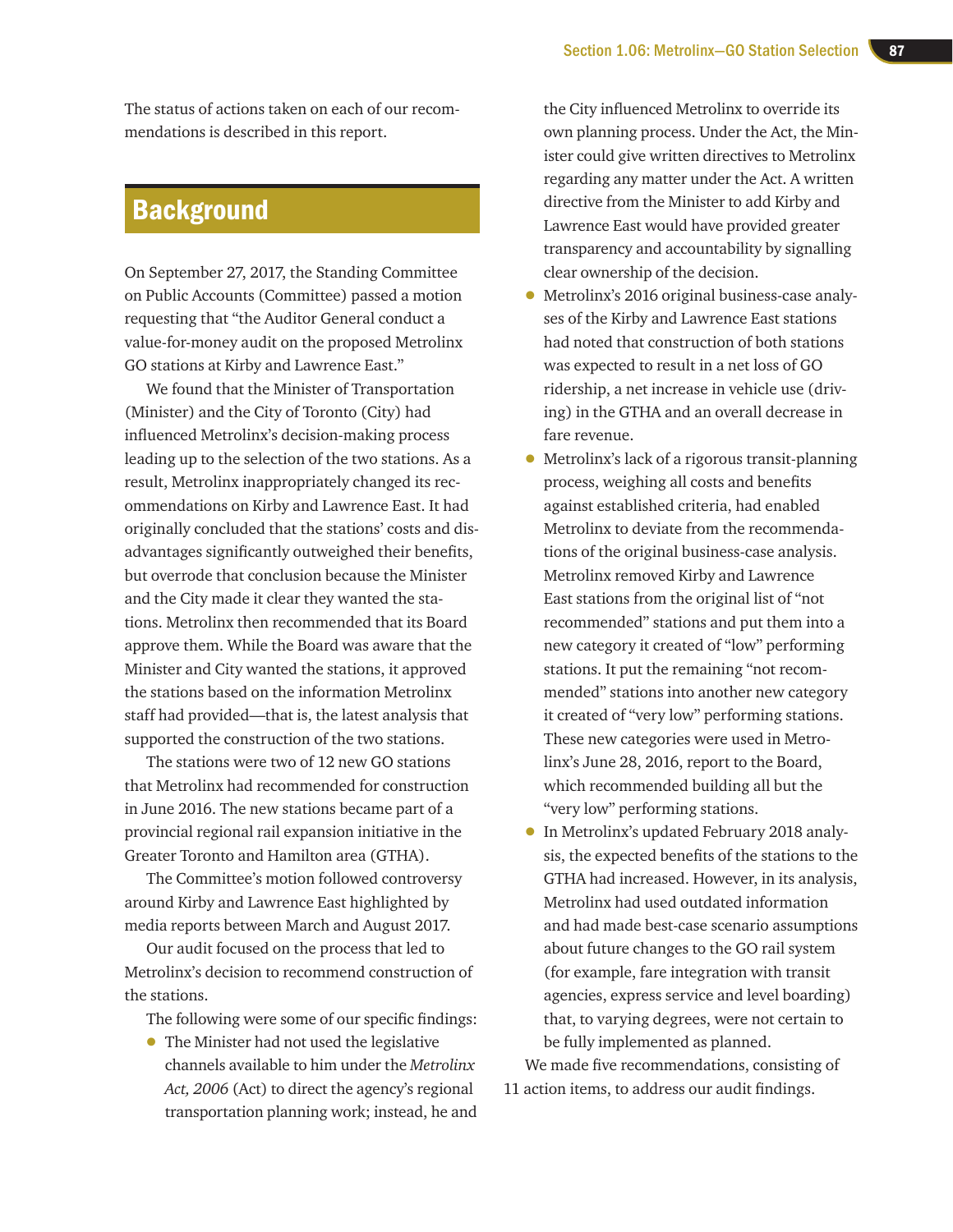We received commitments from the Ministry and Metrolinx that they would take action to address our recommendations.

### Status of Actions Taken on Recommendations

We conducted assurance work between March 2020 and June 2020. We obtained written representation from Metrolinx and the Ministry of Transportation that effective September 30, 2020, they had provided us with a complete update of the status of the recommendations we made in the original audit two years ago.

### Metrolinx Overrode Planning Evidence to Accommodate External Influence on Station Selection **Decision**

#### Recommendation 1

*To support co-ordinated, accountable and transparent decision-making for transit investments in the Greater Toronto and Hamilton Area, we recommend that Metrolinx establish a clear framework for how:*

• *criteria used in business cases are established and changed;* Status: Fully implemented.

#### **Details**

In our 2018 audit, we found that in response to attempts by the then Minister of Transportation (Minister) and the City of Toronto to influence the station selection, Metrolinx planning staff tried to justify including the Kirby and Lawrence East stations by changing the criteria used in the businesscase analysis to recommend which stations should be built.

In our follow-up, we found that in 2019, Metrolinx established a clearer framework for how criteria used in business cases are established,

changed and approved. All changes to the criteria now require a formal approval from Metrolinx's senior management team. In November 2019, Metrolinx also established an external advisory panel of 11 experts that is scheduled to meet regularly to review and provide input on any changes and updates to the criteria used in business cases.

Metrolinx also established a formal refresher cycle to review and if necessary update the criteria used in its business cases in collaboration with the advisory panel.

A formal process has also been established to consider ad hoc changes to the criteria. According to this process, Metrolinx staff must first identify and document the need for a change based on ongoing jurisdictional scans, advice from the advisory panel, lessons learned from business-case production, direction from the senior management team or the province, and stakeholder feedback. The next step requires Metrolinx staff to conduct the research necessary to determine if the change is warranted and how to incorporate the change. The final step requires Metrolinx staff to consult with the Ministry of Transportation to obtain feedback on the proposed change. Before they are put into effect, all changes must be reviewed and approved by Metrolinx's senior management team.

• *inputs outside of business cases (such as public engagement, policies and other investments, emergent trends and conditions, and capacity to deliver) are distinct from the considerations included in business cases;* Status: Fully implemented.

#### **Details**

In our 2018 audit, we found that there were four components to Metrolinx's business-case analysis: strategic, economic, financial, and deliverability/ operations. The business-case analyses of the Kirby and Lawrence East stations took the strategic considerations into account. But in those analyses, the strategic benefits—aligning with Vaughan's and Toronto's growth objectives and transit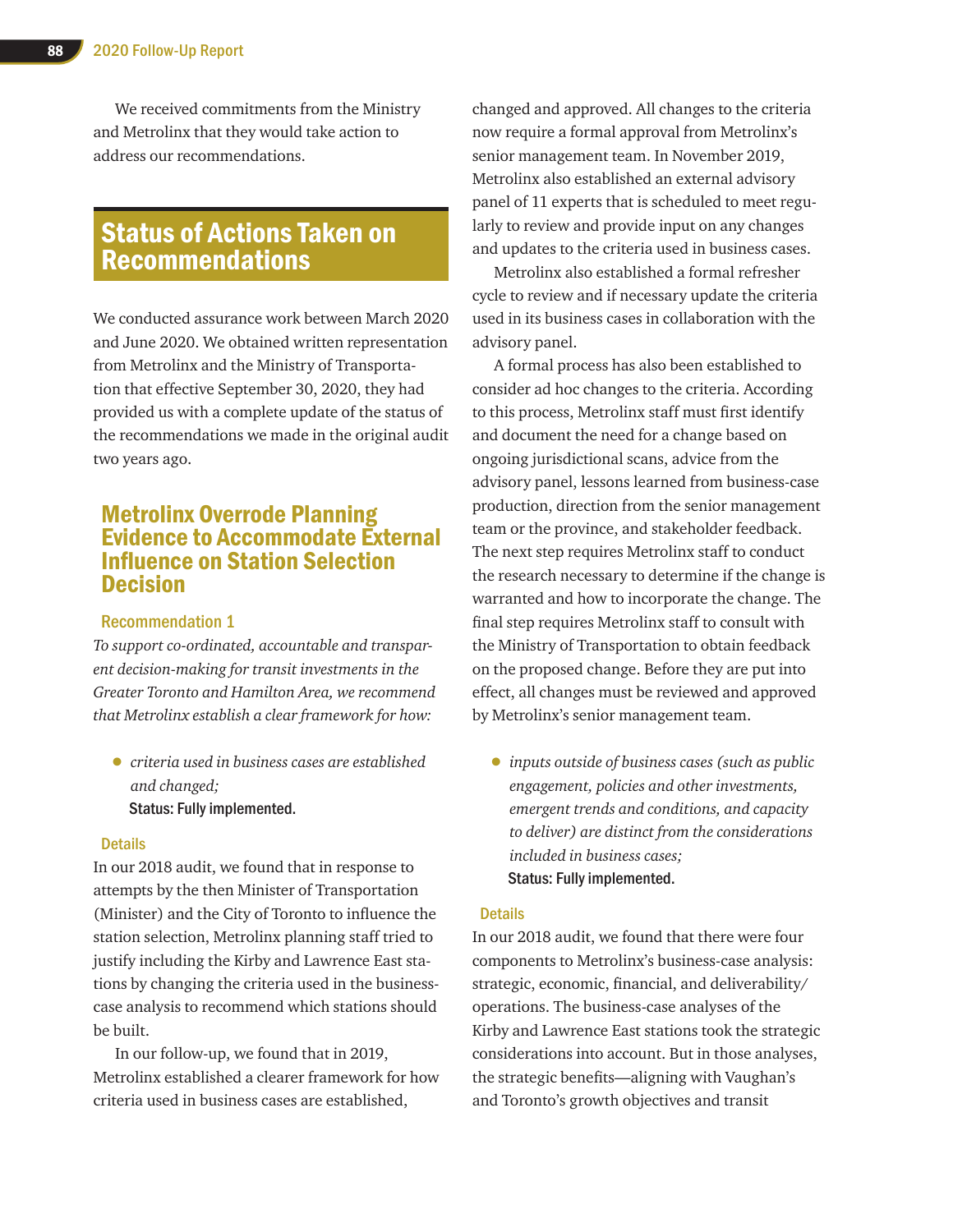plans—were not large enough to outweigh the high net economic costs. Metrolinx staff overrode these business-case analysis results in their report to the Board. The report stated that "Metrolinx should … include strategic considerations in addition to the results of the Initial Business Cases and the network fit analysis to also support strategic considerations to include factors like overall priorities of the various levels of government." In March 2018, Metrolinx published its *Draft Business Case Guidance*, which stated that business cases are only one of five inputs Metrolinx considers in decision-making. The other four inputs, which are considered outside of business cases, are public engagement, policies and other investments, emergent trends and conditions, and capacity to deliver. We noted in our audit that repeatedly adding further "strategic considerations" to the decision-making process makes it possible to justify any decision.

In our follow-up, we found that on September 23, 2019, Metrolinx issued an internal memo to its staff that defined and distinguished strategic considerations included in business cases from inputs outside of business cases, such as public engagement, policies and other investments, emergent trends and conditions, and capacity to deliver.

• *both inputs outside of business cases and the criteria used in business cases are weighted in the decision-making;* Status: Fully implemented.

#### **Details**

In our follow-up, we found that in response to **Recommendation 4** in our 2018 report, Metrolinx had started to include a cover note at the front of all business cases presented to its Board. In late 2019, Metrolinx began to describe in the cover note how each of the inputs outside of business cases and the criteria used in business cases are weighted in its decisions to recommend transit projects. As some of the factors such as "market capacity" and "Provincial prioritization" used by Metrolinx in its business case analyses are qualitative and cannot be

converted into a precise number, in the cover note Metrolinx discloses these factors and describes how professional judgment was applied to make tradeoffs among these factors in the process of making its decision to recommend the transit project.

• *Metrolinx should request official Ministerial direction when the Province's objectives are not in alignment with Metrolinx's business cases, plans, and decisions;* Status: Fully implemented.

#### **Details**

In our 2018 audit, we found that other jurisdictions have adopted practices that ensure greater accountability when a decision is made to proceed for political reasons with transit investments that have a significant net economic cost. For example, when such situations are encountered in the United Kingdom, the most senior civil servant in each department has a duty to seek ministerial direction if they think a spending proposal does not promise good value for money.

In our follow-up, we found that Metrolinx had started to request official direction when ministerial decisions differed from the results of its business cases. For instance, in late 2019 Metrolinx asked for ministerial direction on its plan to lower GO local short-distance fares. Further, in 2019 Metrolinx implemented a policy that requires its staff to obtain written direction from the Ministry of Transportation when the province's objectives are not in alignment with Metrolinx's business cases, plans and decisions. Between November 26, 2018, and June 30, 2020, Metrolinx received 11 ministerial directions on various matters.

• *Metrolinx should request formal City or municipal recommendations when municipal stakeholders' objectives are not in alignment with Metrolinx's business cases, plans, and decisions.* Status: Fully implemented.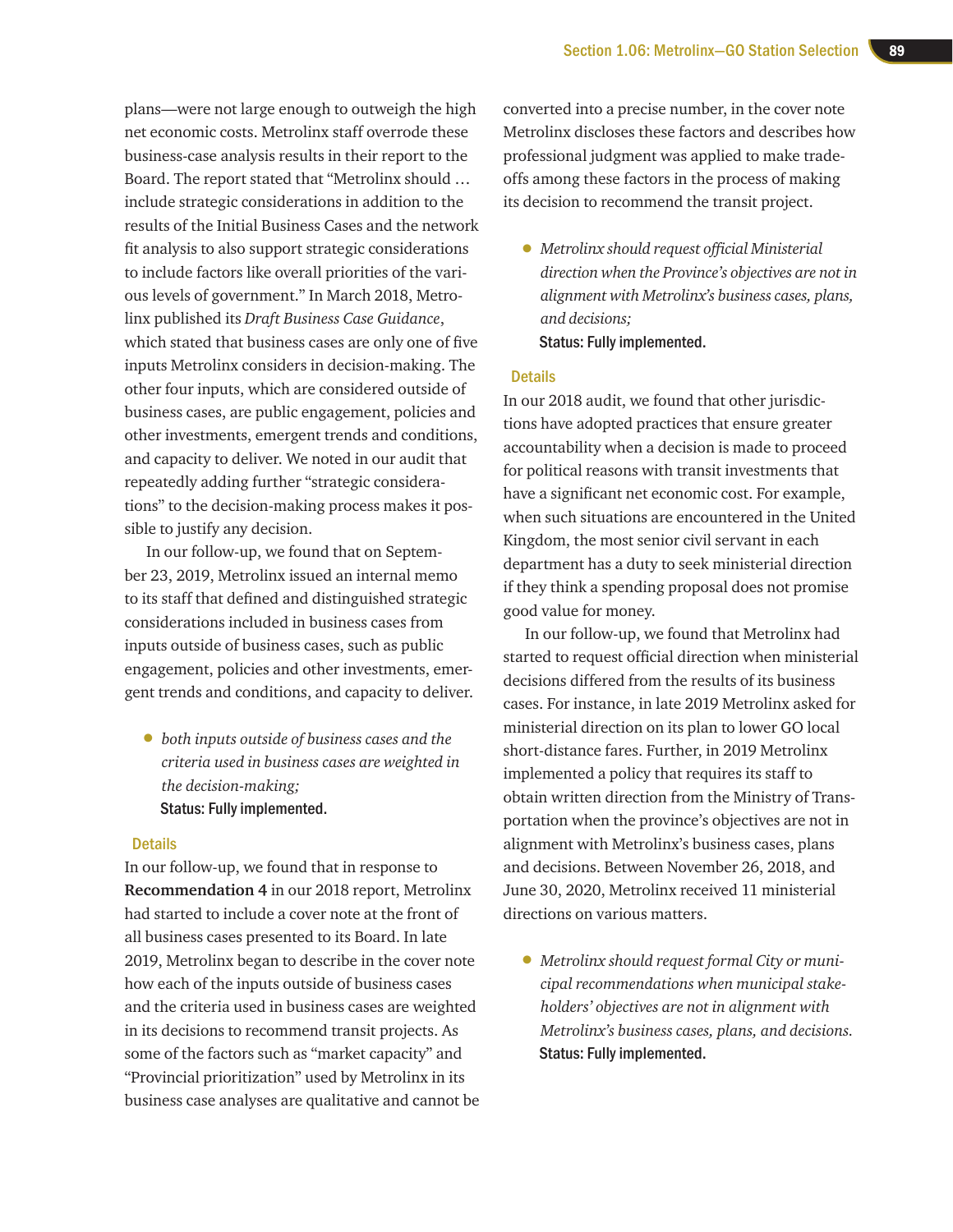#### **Details**

In our follow-up, Metrolinx informed us that if the need arises it will request formal City or municipal recommendation when municipal stakeholders' objectives are not in alignment with Metrolinx's business cases, plans and decisions. Currently, Metrolinx communicates with and requests formal feedback from affected municipalities by sending them draft business cases before they are published. In addition, in September 2018 the Metrolinx Board endorsed the establishment of the Regional Roundtable as a forum for municipal stakeholders to provide Metrolinx with recommendations and for Metrolinx to collaborate and work with municipalities on implementing the 2041 Regional Transportation Plan. Municipal stakeholders can also provide Metrolinx with their recommendations during the three yearly meetings of the Regional Roundtable of Chief Administrative Officers and Chief Executive Officers of municipalities and transit agencies, and the quarterly Municipal Planning Leaders Forum of planning and transportation senior executives, and during a monthly technical advisory group meeting known as the Municipal Technical Advisory Committee.

#### Recommendation 2

*To confirm whether the Kirby and Lawrence East GO stations should be built, we recommend that the Ministry of Transportation independently assess whether they should proceed at this time and whether these stations will benefit the regional transportation network.* Status: Fully implemented.

#### **Details**

In our 2018 audit, we found that Metrolinx appropriately gathered comprehensive information for selecting new GO stations; however, it did not have a rigorous process for weighing all costs and benefits against established criteria. The information Metrolinx gathered on the Kirby and Lawrence East stations from January to June 2016 showed that the costs from an economic perspective significantly outweighed the benefits. Despite this, Metrolinx

recommended the Kirby and Lawrence East GO stations in June 2016, on the basis of undefined "strategic considerations."

In our follow-up, we found that in November 2018 the Ministry had directed Metrolinx to stop procurement of new GO stations, including Kirby and Lawrence, and asked Metrolinx to adopt a new market-driven strategy by which Metrolinx was to seek partnerships with private builders to deliver new GO stations. Metrolinx is now in the process of reviewing each potential site for a new GO station, including Kirby and Lawrence, to be delivered through a commercial partnership with a third party such as a developer or landowner. Once this work is completed, before seeking Treasury Board approval to permit Metrolinx to sign commercial agreements with development partners, the Ministry intends to independently assess the partnership opportunities that Metrolinx identifies, including Kirby and Lawrence, if Metrolinx identifies partnership opportunities for these locations.

#### Recommendation 3

*To improve the accuracy of the analyses on which Metrolinx bases its future transit-planning decisions, we recommend that Metrolinx:*

• *establish a regular interval at which inputs and assumptions used in business cases are reviewed for their relevance and reliability;* Status: Fully implemented.

#### **Details**

We found in our 2018 audit that in February 2018, Metrolinx had released an updated analysis of the 17 shortlisted stations, concluding that the 12 stations that had been recommended in June 2016 (including Kirby and Lawrence East) were justified. The reanalysis introduced three new assumptions to three newly planned initiatives not included in the 2016 analysis: fare integration, express service and station platforms that are level with train doors (known as "level boarding"). These initiatives were said to increase the economic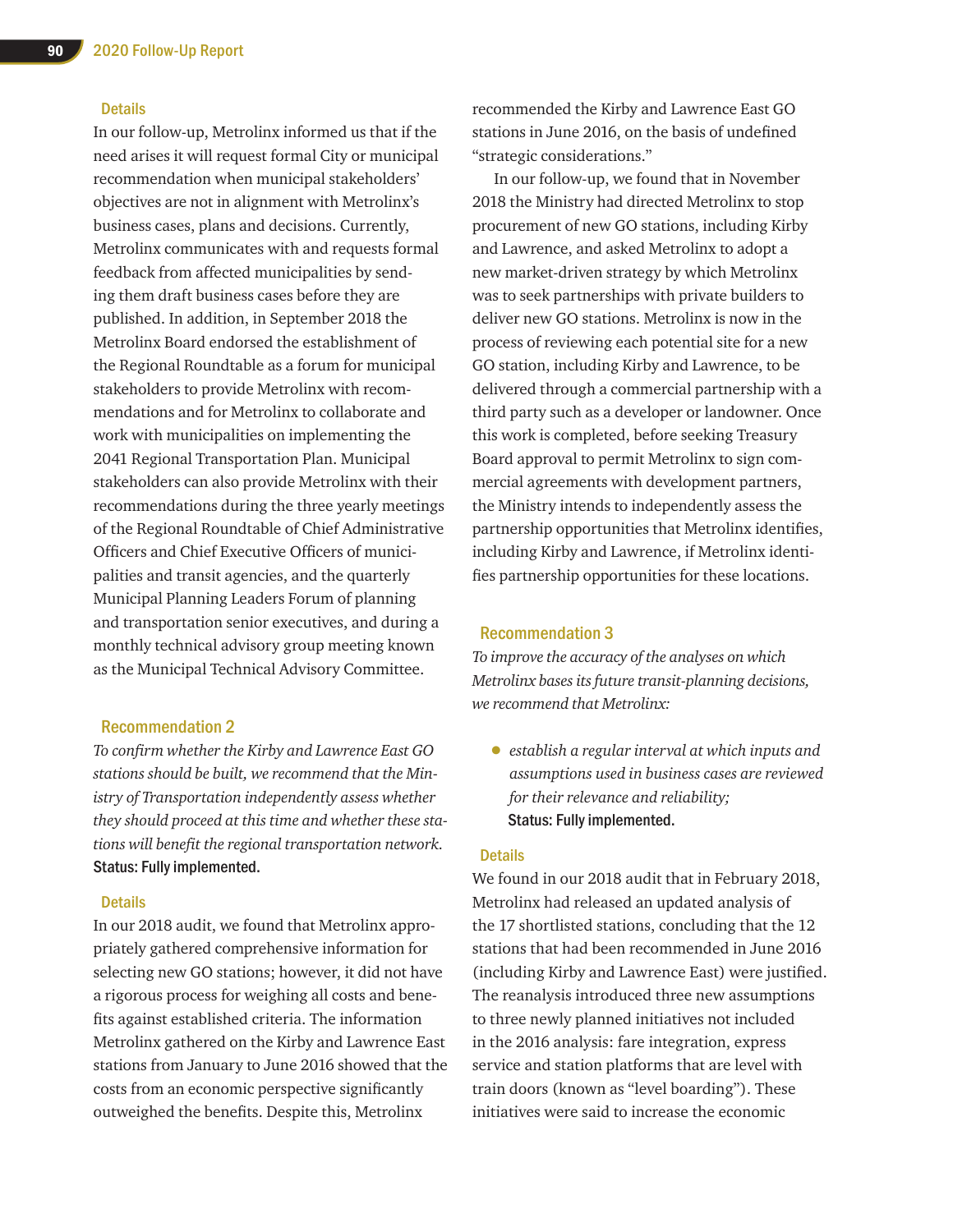benefits of the 12 stations by a total of \$5.3 billion over the first 60 years after the stations were built. However, the economic benefits of the 12 stations were overstated by about \$2.9 billion because of two out-of-date assumptions used in Metrolinx's calculations.

In our follow-up, we found that in March 2019, Metrolinx had reviewed the existing inputs and assumptions used in business cases, and using information such as census data and academic research, it had created guidelines for the frequency of review for each input and assumption used in its business cases. For example, there is now a requirement to refresh the "value of time" variable every 12 months.

• *use the most up-to-date inputs and assumptions in its future business-case analyses.*  Status: Fully implemented.

#### **Details**

In our follow-up, we found that in early 2019, Metrolinx had established a formal refresher cycle. As one part of this refresher cycle, in collaboration with its advisory panel it will review and if necessary update inputs and assumptions used in its future business-case analyses, so that these use the most up-to-date inputs and assumptions.

#### Recommendation 4

*To help decision-makers and stakeholders understand the expected benefits of proposed investments, we recommend that Metrolinx:*

• *use language that is clear and understandable in its reports to the Board and those it posts on its website for the public;*  Status: Fully implemented.

#### **Details**

Our 2018 audit found that throughout the station evaluation process, Metrolinx revised both the published analyses and supporting documentation. This obscured the net economic costs estimated in

the original business cases, making the results of the business-case analyses—both on Metrolinx's website and in the published report to the Board much less clear and transparent. Metrolinx did not post the Summary Report on its website until September 2017. When it did, it posted an edited version of the Summary Report originally provided by its consultants. These edits included changing the names of the groups into which the consultants had classified the proposed stations: "recommended" stations were changed to "best performing," and "not recommended" to "low performing." Metrolinx's renaming of the groups and removal of the word "recommended" made the results of the consultants' analyses less clear to the reader and obscured the negative evaluations of the Kirby and Lawrence East stations arrived at by the consultants. The report to the Metrolinx Board used the same revised group names and, having been revised twice from its original June 10, 2016 version, went even further in obscuring the consultants' negative analyses of the Kirby and Lawrence stations.

In our follow-up, we found that in late 2018, Metrolinx began to include a cover note at the front of all of its business cases presented to the Board. The cover note is written in language that is clear and understandable and provides a summary of the business case and Metrolinx's recommendation. The cover note also includes details on how other considerations outside the business case will factor into the final decision on whether the project will be pursued.

• *include and clearly disclose sensitivity analyses in its published business-case results.*  Status: Fully implemented.

#### **Details**

In our 2018 audit, we found that Metrolinx had released an updated analysis of the 17 shortlisted new stations in February 2018. This public 2018 re-analysis report is available on Metrolinx's website as Technical Report: GO Expansion RER New Stations Business Case Analysis. However, we noted